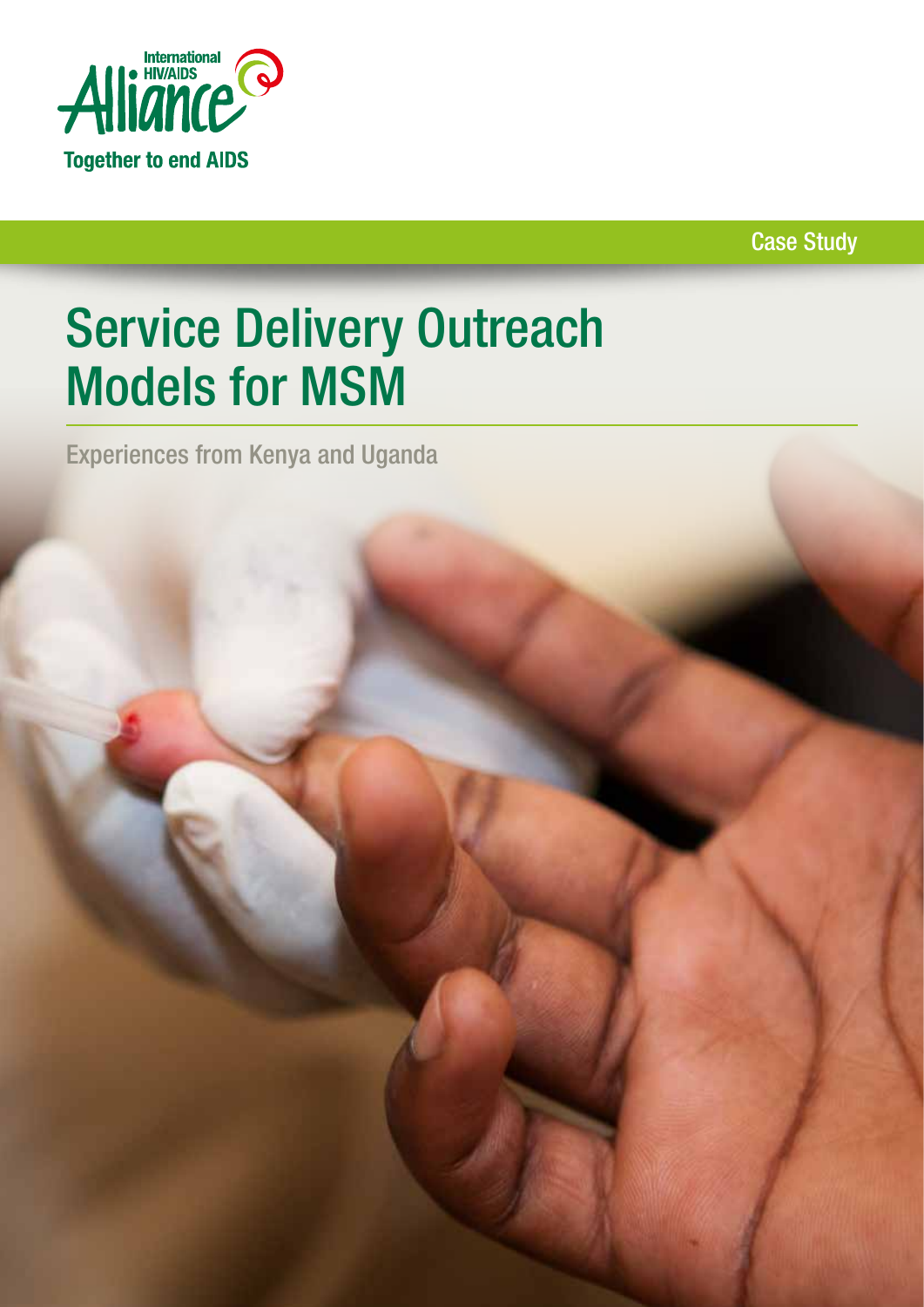## Table of contents

| Context                                             | 3.     |
|-----------------------------------------------------|--------|
| Why do we need MSM-tailored sexual health services? | 3.     |
| The project                                         | 5      |
| The service delivery outreach models                | 6.     |
| Critical elements of both outreach models           | $10^-$ |
| Results                                             | 12     |
| Lessons learned                                     | 12.    |

### About the International HIV/AIDS Alliance

This case study has been developed within the framework of the Sexual Health and Rights Programme (SHARP) in Africa. SHARP is a three-year programme (1 December 2012 to 30 November 2015) funded by the Danish International Development Cooperation (DANIDA). The programme supports the International HIV/AIDS Alliance's 2013-2020 strategy HIV, health & rights: sustaining community action. Within this strategic framework, SHARP is contributing to increasing the reach of key populations through a targeted response to reach and empower men who have sex with men and link them to sustainable, quality health and social services.

#### Authors: Matteo Cassolato and Gavin Reid

Acknowledgments: The case study benefitted from help and support from staff at Ice Breakers Uganda (IBU) and Kenya's Men Against Aids Youth Organisation (MAAYGO ) and their organisational partners. Logistical support was provided by Kenya AIDS NGOs Consortium (KANCO) and Community Health Alliance Uganda (CHAU), the International HIV/AIDS Alliance's Linking Organisations in Kenya and Uganda respectively. Important support was also provided by Dr Andy Tucker and Dr John Hugo from the Health4Men Initiative. Alliance secretariat staff, in particular Caroline Dorval Defferary provided tremendous support both in terms of coordination and provision of key information, and Anna Downie and Jane Coombes reviewed the case study and consolidated language and content

Cover image:

Happy to receive negative results, HIV finger prick test, MSM forum and outreach at Kisumu District hospital, run by MAAYGO, Kisumu, Kenya © Corrie Wingate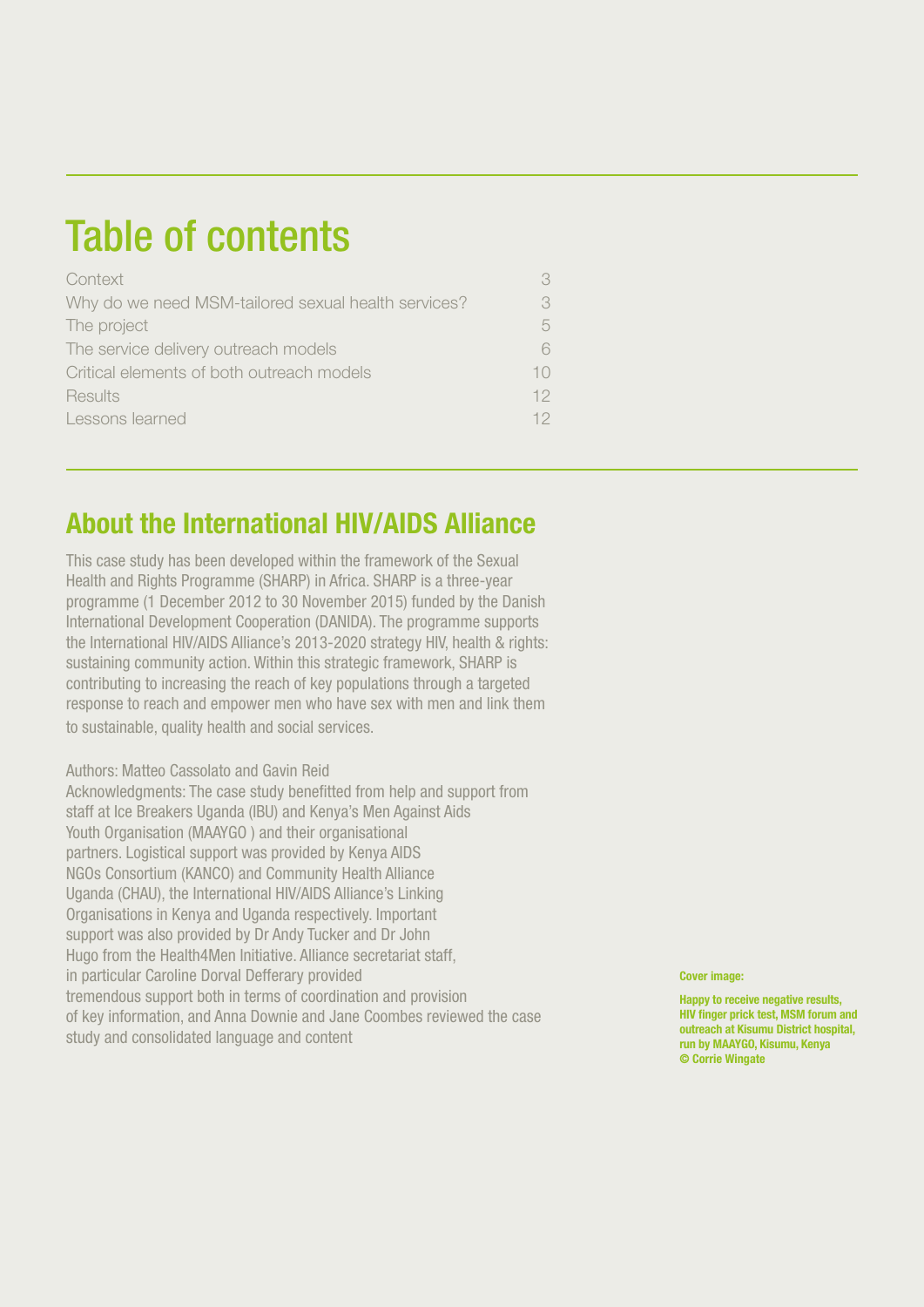## **Context**

Engaging in same-sex sexual intercourse in Kenya and Uganda is a risky business, forbidden by law.1,2 In both countries the experiences of gay and bisexual men and other men who have sex with men (MSM) often equate to stories of exclusion, isolation and, at times, abuse and violence. It takes courage to be 'out and proud' in East Africa. It takes even more courage to demand social recognition and advocate for human rights – and yet it's happening. Human rights activism in both countries is not just alive but rapidly developing, sustained by a wealth of lesbian, gay, bisexual, transgender and intersex (LGBTI) organisations that work tirelessly to advocate for change and meet the needs of increasingly visible LGBTI communities.

Addressing the specific sexual health needs of MSM is critical to realising their rights, both as individuals and members of society. This is especially needed in Kenya and Uganda where HIV prevalence among the general population is particularly high at around 5.3% in Kenya<sup>3</sup> and 7.3% in Uganda<sup>4</sup>. Due to the repressive social environment, little official data has been gathered on MSMs' HIV knowledge and behaviours. However, studies suggest that MSM face a higher risk of HIV infection in these countries. Estimates of prevalence rates among MSM range from 12.3% to 43%<sup>5,6,7</sup> in Kenya and 13.7% in Uganda<sup>9</sup>, and HIV knowledge among MSM in both countries, albeit improving, remains low.10

In addition, resources and services that meet the specific needs of MSM, their sexual partners and family members, are very limited in both countries and access is hindered by heightened stigma and discriminatory laws and practices – including in clinical health settings.

### Why do we need MSM-tailored sexual health services?

The phrase 'men who have sex with men' describes same-sex behaviours between men. It is often equated with a homogenous group of gay men, but actually represents varied identities, sexual orientations and particular cultural categories. MSM possess differing socio-economic backgrounds, values, beliefs, cultures, religions and lifestyles. Some identify as gay, some are male sex workers who identify as heterosexual; some are married to women, others

- <sup>1</sup> Penal Code of Kenya, Revised Edition 2012 [2010], section 162 2 The Uganda Penal Code Act of 1950 (Chapter 120) (as amended) 166 Section 145. Unnatural offences.
- 
- Kimanga, Do et al., Prevalence and incidence of HIV infection, trends, and risk factors among persons aged 15-64<br>years in Kenya: results from a nationally representative study, J. Acquir. Immune Defic. Syndr., online editi
- The Uganda National HIV AIDS Strategic Plan 2015/2016 2019/2020, Uganda Aids Commission, April 2015.
- <sup>5</sup> Singh, K., et al., A venue-based approach to reaching MSM, IDUs and the general population
- with VCT: a three study site in Kenya. AIDS Behav, 2012. 16(4): p. 818-28. Sanders, E.J., et al., HIV-1 infection in high risk men who have sex with men
- in Mombasa, Kenya. AIDS, 2007. 21(18): p. 2513-20.
- <sup>7</sup> van der Elst, E.M., et al., Is audio computer-assisted self-interview (ACASI) useful in risk behaviour
- assessment of female and male sex workers, Mombasa, Kenya? PLoS One, 2009. 4(5): p. e5340. <sup>8</sup> Geibel, S., et al., 'Are you on the market?': a capture-recapture enumeration of men who sell
- sex to men in and around Mombasa, Kenya. AIDS, 2007. 21(10): p. 1349-54. Hladik, W., et al., HIV infection among men who have sex with men in Kampala, Uganda--a respondent driven sampling survey. PLoS One, 2012. 7(5): p. e38143
- <sup>10</sup> Geibel s., Same-sex sexual behavior of men in Kenya: Implications for HIV prevention, programs, and policy, Facts Views Vis Obgyn. 2012; 4(4): 285–294.

Addressing the specific sexual health needs of MSM is critical to realising their rights, both as individuals and members of society

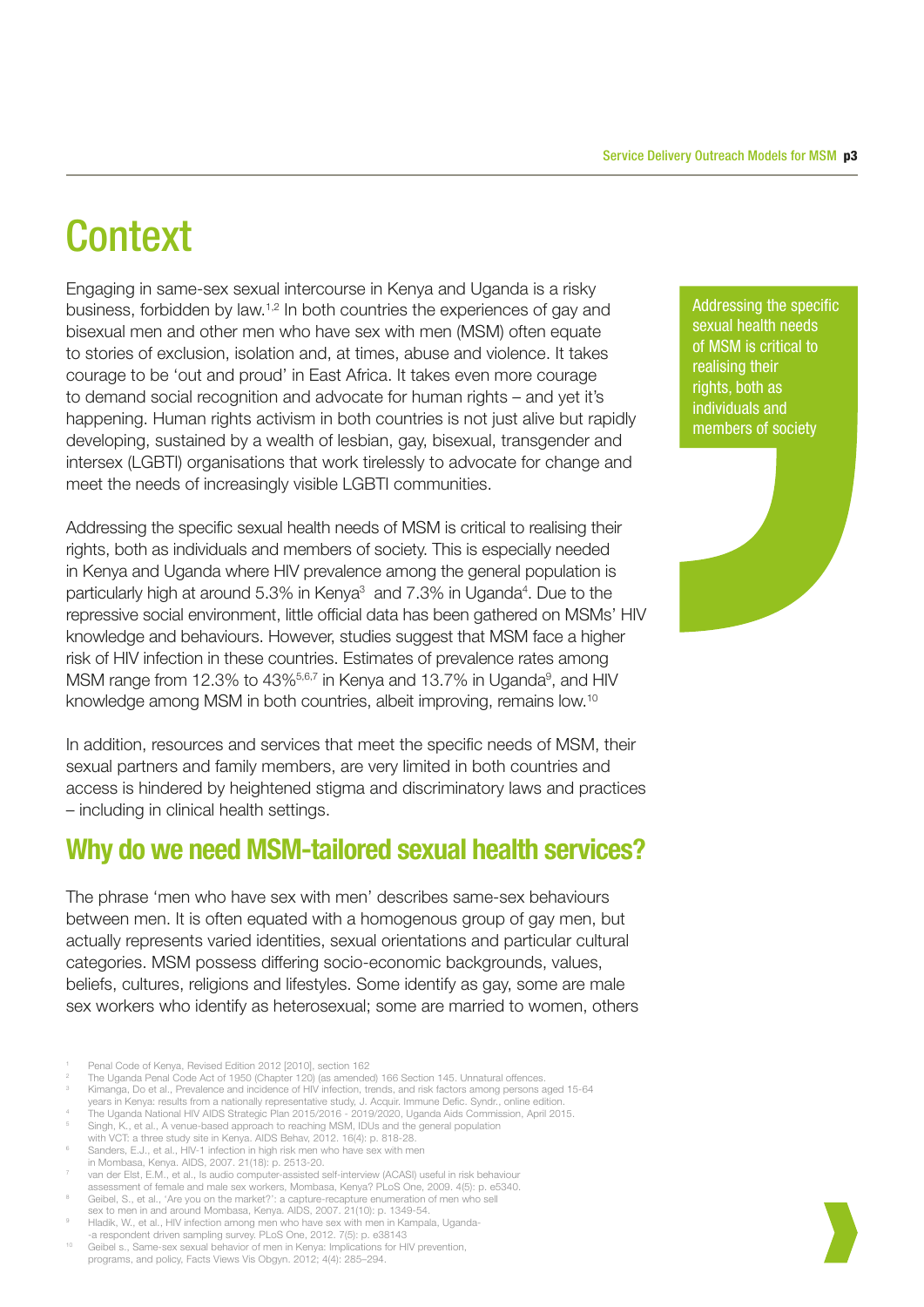#### p4 Service Delivery Outreach Models for MSM

are single and have sex with both men and women. The identities are diverse; the common characteristic is that of sexual behaviour.

Research tells us that people share common health needs, regardless of gender or sexual orientation. However, when compared to the general adult population, globally MSM are more likely to acquire HIV and STIs.11 Many factors contribute to the vulnerability of MSM and the disproportionate burden of HIV and sexually transmitted infections (STIs) they experience. For instance, unprotected receptive anal intercourse; a high number of male partners; sexual violence; and the use of recreational substances such as alcohol and drugs are all behaviours associated with higher HIV incidence rates. In addition, laws and policies that criminalise MSM, social discrimination, homophobia, rejection and marginalisation can lead to depression and other mental health issues that impact people's ability to protect themselves from HIV and STIs. It can also lead to increased risk-taking behaviours such as alcohol, drugs and other substance abuse and unprotected sexual intercourse.<sup>12,13</sup>

To reduce MSM's vulnerability in relation to HIV and STIs, sexual health services need to be tailored to their unique healthcare needs. However, in Kenya and Uganda such services are rare or insufficiently distributed, and the availability of health professionals who are competent in working with MSM is sparse. Moreover, discriminatory practices displayed by many healthcare providers prevent MSM from accessing healthcare. Judgemental behaviour and a lack of understanding shown by healthcare professionals, coupled with a perception that health services mostly cater for heterosexual people, results in many MSM being unwilling to seek health services.<sup>14</sup>

In order to receive appropriate care, MSM need to be able to disclose their sexual behaviour and share their personal history with healthcare providers but, due to the fear of stigma and rejection, many do not. Both perceived and experienced stigma in healthcare settings leads many MSM to delay seeking care; failing to continue in care or opting to self-medicate.

Safe and engaging environments in health clinics, and the presence of healthcare workers capable of delivering ethical, person-centred care in an open and unassuming manner, promote disclosure and can result in MSM accessing, and retaining, healthcare.

In Kenya and Uganda, stigma-free MSM-competent clinical environments are only just starting to exist but they remain scarce and are not always known to the local MSM groups. To reach as many MSM as possible with appropriate sexual healthcare, services need to be provided outside of traditional healthcare settings,

- Beyrer, C., The Global HIV Epidemics among Men Who Have Sex With Men: Epidemiology,
- Prevention, Access to Care and Human Rights, World Bank Publications, 2011 <sup>12</sup> Mayer, K.,H., et al., Comprehensive clinical care for men who have sex with
- men: an integrated approach, the Lancet, 2012, 380:378-87 <sup>13</sup> Global Forum on MSM & HIV, Social discrimination against men who have
- sex with men: Implications for policy and programs. 2010 <sup>14</sup> Ayala, G., et al., Engaging with Men who have Sex with Men in the Clinical Setting: a primer for

physicians, nurses and other health care providers, Global Forum on MSM & HIV, 2011.

Research tells us that people share common health needs, regardless of gender or sexual orientation. However, when compared to the general adult population, globally MSM are more likely to acquire HIV and STIs.11

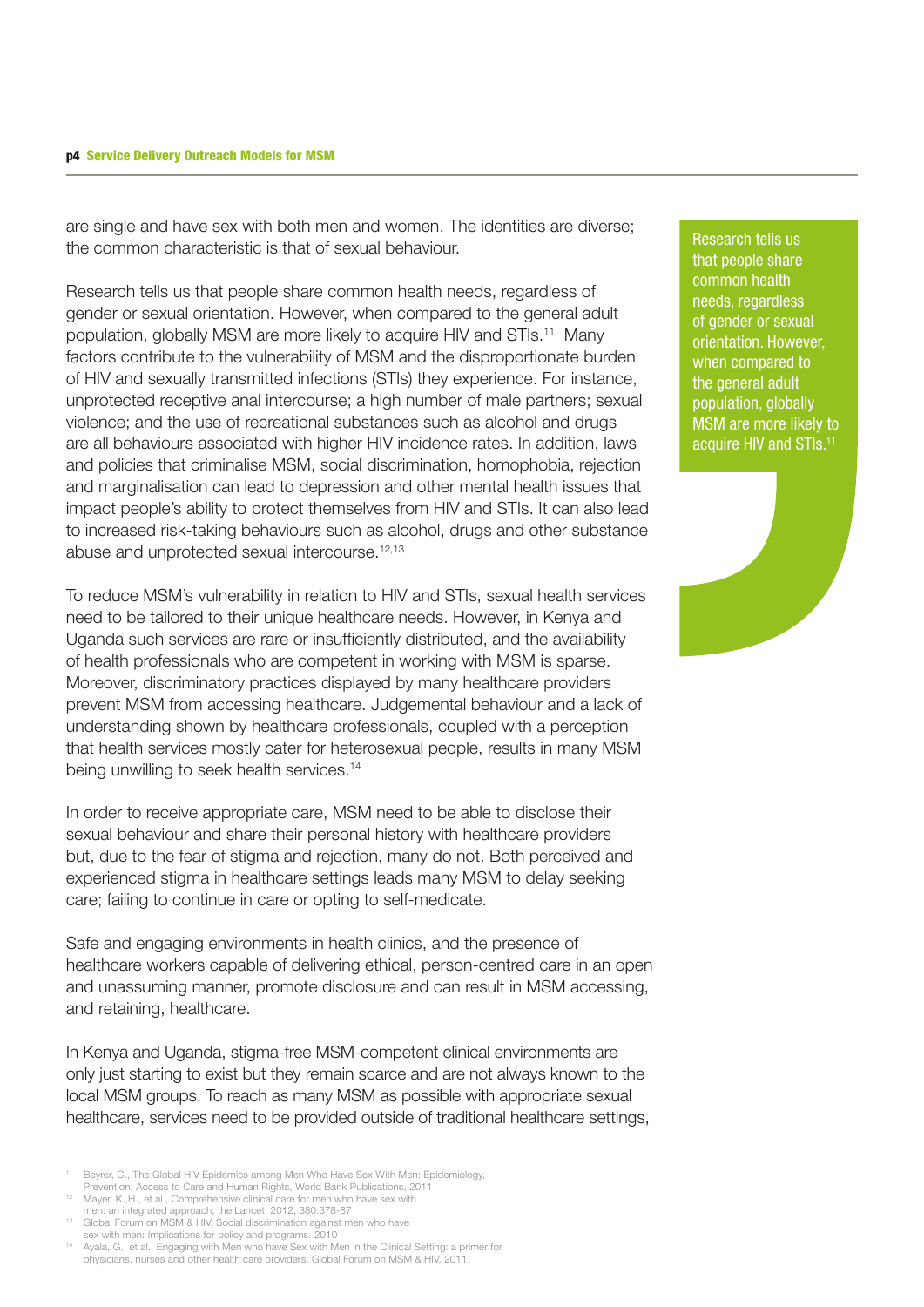in places where MSM meet and socialise without the fear of being rejected or badly treated. In both countries a few community, national and international organisations are setting up outreach activities tailored to the needs of MSM, in some cases in collaboration with government clinics. However, a lack of information about MSM (e.g. population size and location), coupled with a lack of political will from decision makers and a lack of specific MSM funding, prevents the implementation of traditional outreach strategies and requires innovation. Moreover, in hostile environments outreach activities for MSM need to take place in ways that do not attract too much attention, at times in complete secret.

### The project

To respond to this, the International HIV/AIDS Alliance implemented a programme aimed at effectively reducing the spread and impact of HIV among MSM, while building healthy communities of MSM in East Africa. The programme, known as SHARP (Sexual Health and Rights Programme) operated between 2012 and 2015 in Kenya, Uganda, Tanzania and Zimbabwe. Taking a multi-tier approach, it focused on both individuals and communities, integrating clinical service provision tailored to the specific needs of MSM, with structural level interventions targeting policy makers and wider communities. MSM-led community based organisations (CBOs) were the main implementers in each country. This strengthened MSM organisations and networks in the region, fostering meaningful engagement and ownership.

This case study focuses on two such organisations: Men Against AIDS Youth Organisation (MAAYGO) in Kisumu, Kenya and Ice Breakers Uganda (IBU) in Kampala, Uganda. It examines the different outreach models implemented by each organisation to improve access to sexual health services for MSM in contexts where homosexuality is not only socially unacceptable - it is also criminalised.

Men Against Aids Youth Group (MAAYGO) is an independent community based organisation. Its members are MSM affected by HIV and AIDS aged between 18 and 35 who self-identify as gay, bisexual, male sex workers and transgender. The group started meeting informally in an effort to know more about HIV and safer sexual practices, then registered with the Ministry of Gender, Children and Social Development in 2008. Since then, MAAYGO has advocated for equitable access to effective HIV prevention, care treatment and support services for the MSM community of Kisumu district in Kenya.

**Ice Breakers Uganda (IBU)** is a community based organisation that supports people who are LGBTI and raises awareness about sexual health and risky sexual behaviours, with a particular emphasis on HIV, AIDS and STIs. IBU advocates for, and promotes, respect for the fundamental rights of LGBTI people in Uganda. The organisation started as an informal support group for MSM in 2004. IBU registered under the Companies Act in 2012.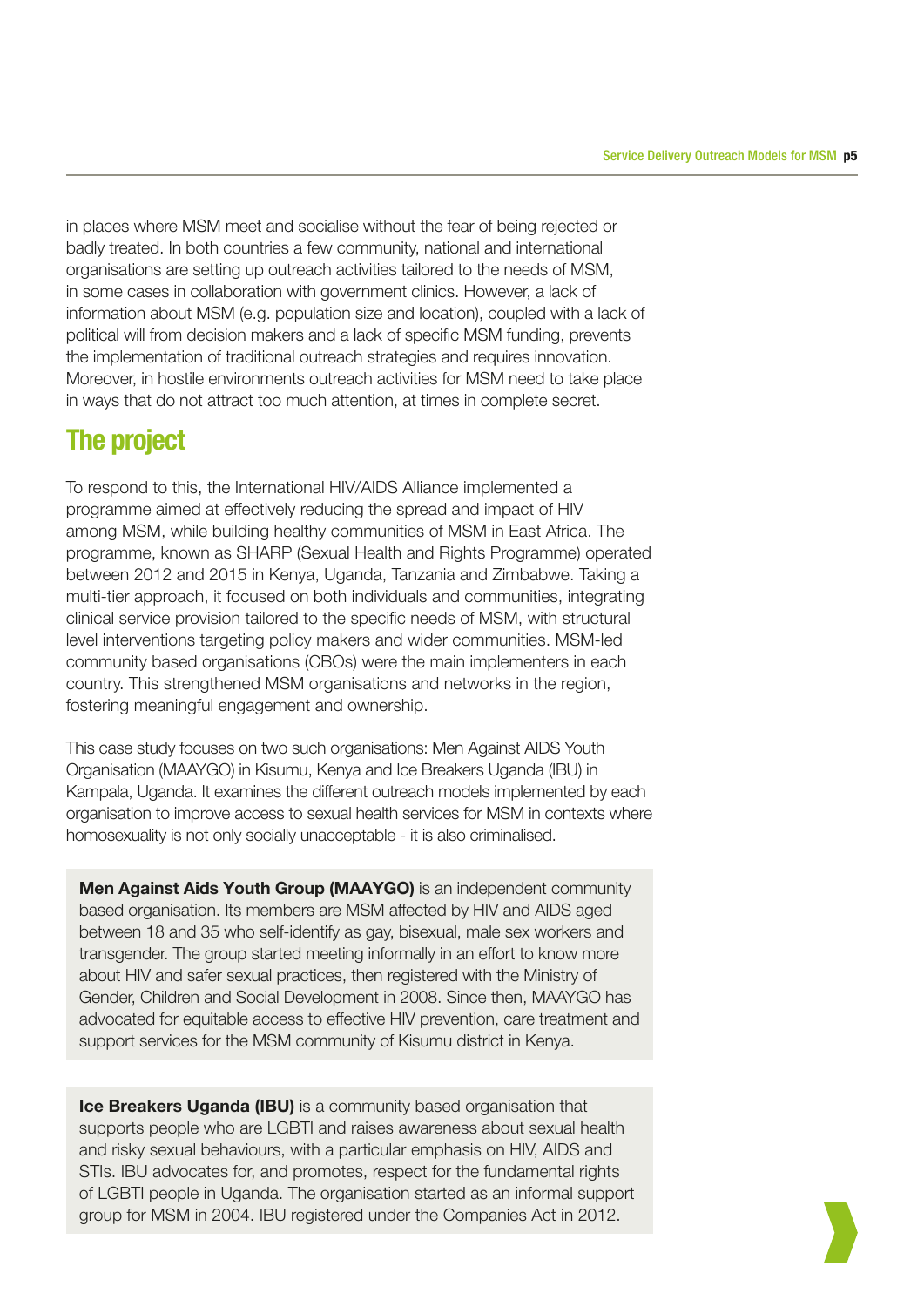### The service delivery outreach models

The service delivery outreach strategy adopted by the two organisations to engage MSM uses two complementary models:

- 1. Outreach conducted in community drop-in centres within the CBO's premises
- 2. Mobile clinical outreach conducted both during the day and at night at pre-arranged locations (e.g. bars and hotels) or at MSM 'hotspots'15

#### What do we mean by outreach?

*The set of health services provided to MSM outside traditional clinical settings. This includes mobile clinics and community drop-in centres.*

Each approach provides a basic package of sexual health services and were implemented, with some differences, by both MAAYGO and IBU. The service package was designed in line with World Health Organisation (WHO) guidelines on key populations and included most of the recommended services for MSM.

### Table 1 lists the elements of the package provided by the two organisations and shows which model was used to deliver them:

| Minimum package of services <sup>16</sup>                                                                                  | <b>Drop in centre</b> |               | <b>Mobile Outreach</b> |               |
|----------------------------------------------------------------------------------------------------------------------------|-----------------------|---------------|------------------------|---------------|
|                                                                                                                            | <b>IBU</b>            | <b>MAAYGO</b> | <b>IBU</b>             | <b>MAAYGO</b> |
| Provision of condoms and condom-compatible lubricants                                                                      |                       |               |                        |               |
| HIV testing and counselling                                                                                                |                       |               |                        |               |
| Referral for antiretroviral treatment (ART)                                                                                |                       |               |                        |               |
| STI testing, diagnosis and treatment                                                                                       |                       |               |                        |               |
| Behaviour Change Communication (BCC) through peer-driven<br>educational activities (done individually and in small groups) |                       |               |                        |               |
| HIV and sexual and reproductive health and rights (SRHR)<br>counselling (done individually and in small groups)            |                       |               |                        |               |
| BCC through the provision of HIV/SRHR information, education<br>and communication (IEC) materials                          |                       |               |                        |               |

#### Community drop-in centres

Outreach activities in community drop-in centres have typically taken place within the premises of IBU in Kampala and of MAAYGO in Kisumu. Through peer educator referrals, word-of-mouth and social media, MSM were informed about the centres and invited to attend during opening hours to make use of the services on offer.

At the IBU drop-in centre in Kampala, clinical services were provided through a partnership with the Most at Risk Population Initiative (MARPI), an organisation



<sup>15</sup> Specific geographic location where MSM gather or congregate<br>16 Note that the SHARP Minimum Service Package also includes services such as PEP, harm reduction, legal services and crisis response. These were not included in the table as these were services not offered by MAAYGO or IBU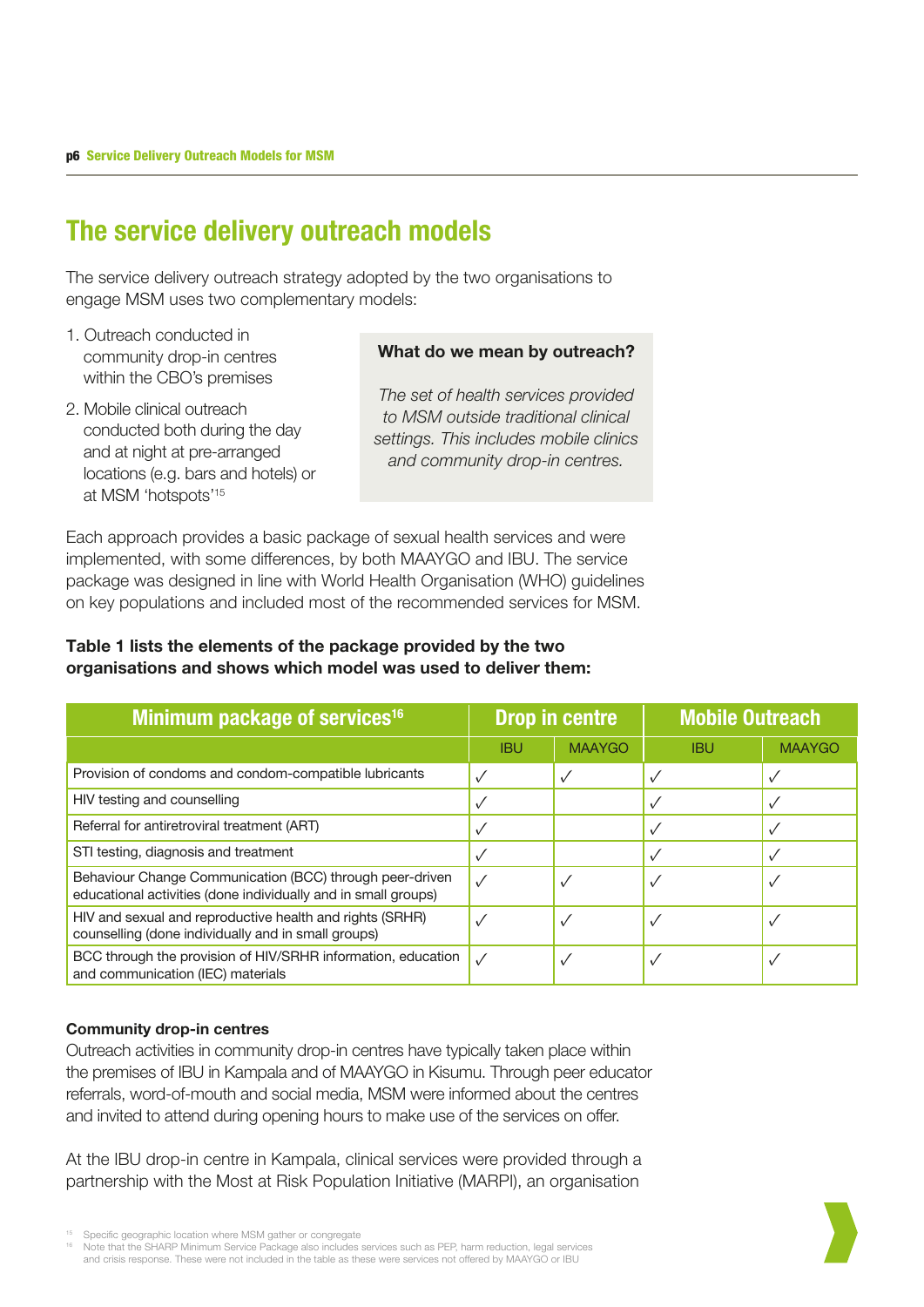based in Mulago Hospital that specialises in providing sexual and reproductive health services for key populations. MARPI doctors provided tailored MSM services at the IBU drop-in centre twice-a-week. IBU staff and peer educators complemented the package with the provision of behaviour change communication (BCC) services such as health education talks and counselling.

In Kisumu, services available at the MAAYGO drop-in centre were limited to the non-clinical elements of the minimum service package and were directly provided by MAAYGO staff and peer educators. When clinical services were required that were not available at the drop-in centres, or when cases were complex and required special attention, both organisations established safe referral pathways to MSM-friendly, state-run clinics or other organisations providing HIV and reproductive health services. Services referred normally included HIV counselling or testing, STI screening and treatment and ART medication.

Both CBOs invested significant time and effort in mapping, vetting and monitoring the services to which MSM were to be referred. For MAAYGO, this meant developing strategies to engage sexual health providers such as the Kisumu County Hospital and the Regional Hospital. After personally introducing their organisation to the Kisumu County Health Director, MAAYGO staff became increasingly involved in the hospital's health education activities. Eventually, this involvement enabled MAAYGO to obtain a space within the hospital to deliver weekly HIV and STI prevention education sessions for MSM.

Another critical component in the creation of safe referral pathways was the training of healthcare workers in the STI and HIV departments. This increased staff's understanding of the vulnerabilities and specific health needs of MSM. The training courses, implemented in collaboration with the SHARP project team and ANOVA's Health4Men initiative, were also offered to mobile clinic staff in order to reach MSM in resource-constrained settings with prejudice-free services that were both medically and culturally competent.

The training activities have established strong ties between the two CBOs and the public health providers, creating relationships of reciprocal trust that have contributed to the intervention's sustainability.

To monitor the system, referrals were tracked through paper-based forms and verified for completion at the receiving clinic at the end of each month (for every referral, a form was kept by the drop-in centre and another handed in at the receiving clinic). In addition, both as a way to provide extra support and to ensure referrals were attended, IBU and MAAYGO staff offered to accompany clients to clinics, where possible on the same day as the referral was made, or on the first available day.

Another critical component in the creation of safe referral pathways was the training of healthcare workers in the STI and HIV departments.

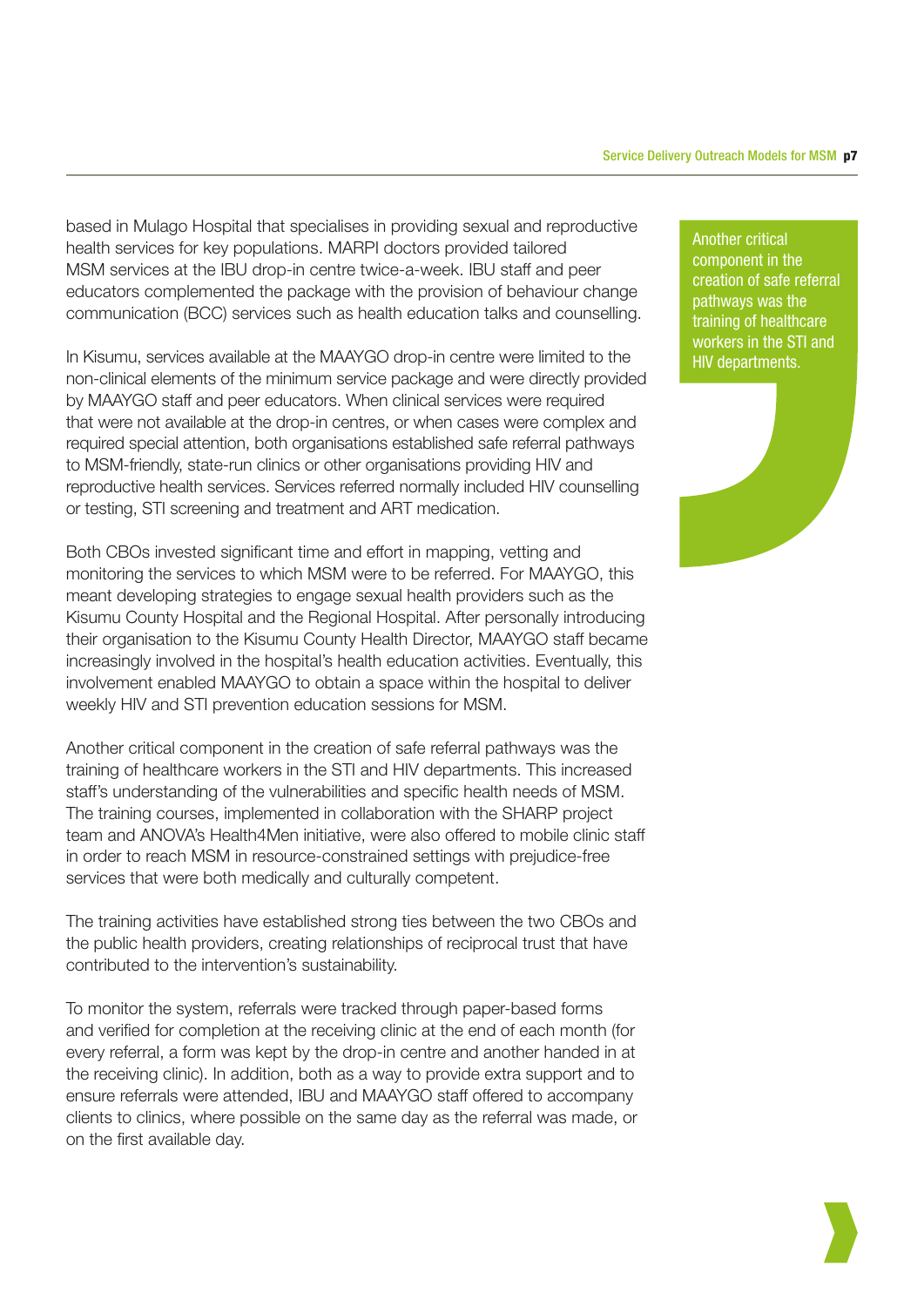#### Mobile clinics

The second strategy employed both by MAAYGO and IBU was based on the use of mobile clinics. Essentially, a mobile clinic enables clinical services to be provided in places where they are not usually available, albeit for a limited time. Such a model widens access for MSM who could not, or would not, access sexual healthcare in more traditional clinical settings. To ensure safety and confidentiality, both organisations carefully mapped and selected mobile clinic locations. In safer neighbourhoods, mobile outreach was organised in the premises of, or just outside, particularly tolerant hotels and bars. In more dangerous contexts, mobile clinics were set up in secret locations or innovative approaches adopted, as was the case with IBU described below.

In Kenya, MAAYGO conducted mobile outreach in Kisumu town and in six neighbouring districts through a partnership with the Kisumu County Hospital. A team of MAAYGO and hospital staff set up tents in locations such as nightclubs, hotels and bars known to be frequented by MSM, and offered services such as HIV testing and counselling (HTC) and STI screening. To ensure participation, MSM were mobilised by MAAYGO peer educators through their own networks both in advance, and during the outreach. Similar to the drop-in centre model, social media such as Facebook and WhatsApp and new mobile technologies enabled peer educators to reach and mobilise large numbers of MSM.

To maximise attendance, mobile outreach occurred during the week and over the weekend, both day and night (the night clinics became known as 'moonlight clinics'). Thanks to its partnership with Kisumu County Hospital, MAAYGO has been able to expand its reach. It has successfully involved state-run health providers from other districts in mobile outreach to benefit local MSM groups identified by MAAYGO through its peer educators' networks.

Similarly, the mobile outreach model implemented by IBU took advantage of its strong partnership with MARPI and the clinical services it provides. Mobile clinic outreach has been conducted in the capital Kampala and in 13 other major cities. The model adopted by IBU in Kampala is similar to the one used by MAAYGO in Kisumu, with outreach conducted in pre-identified 'hotspots' and mobilisation conducted through peer educators' personal networks. However, the model in the rest of the country is best described as a decentralised one which operated through 'cells' that formed spontaneously as a result of informal personal contact between IBU staff and individuals from local MSM groups. In some cases, these cells have developed into more formal groups that are now constituted as CBOs in their own right.

This decentralised model was implemented on a rolling monthly basis, with MARPI staff providing clinical services and IBU staff running peer-driven BCC activities and general outreach management. MSM were mobilised through word-of-mouth and social media. Since it was not always possible to identify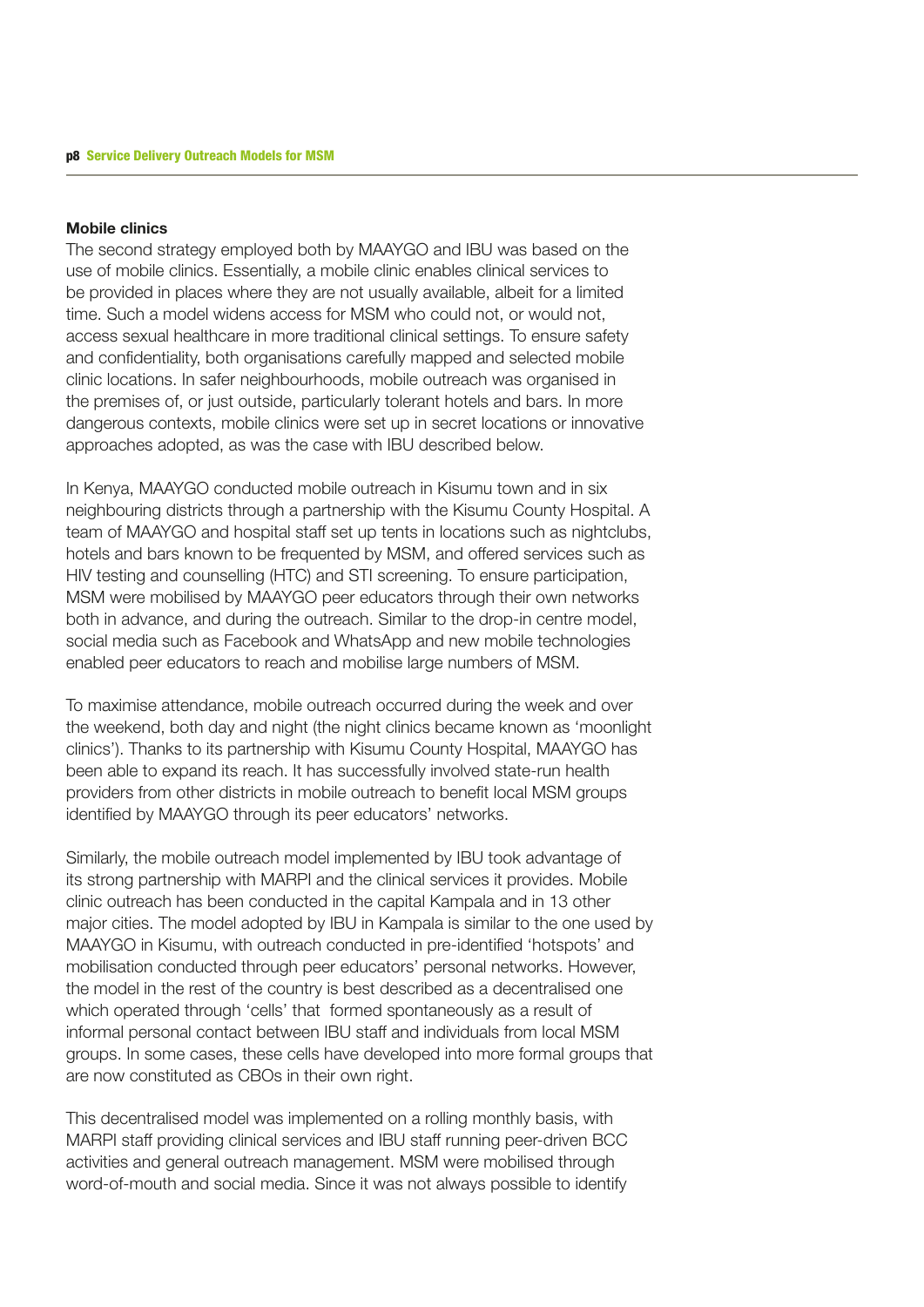spaces where mobile outreach could be conducted in a safe environment, IBU adopted innovative strategies to provide services to MSM. Notably, one such approach saw mobile clinics established in public and easily accessible spaces such as markets or main streets. In order to remain inconspicuous, the mobile clinic offered both men and women rapid HIV testing. However, only MSM clients could access the full range of HIV and STI services. In order to be identified as such, clients provided a special password, given to them in advance by a peer educator. The full range of services provided by MAAYGO and IBU during mobile outreach can be seen in Table 1.

IBU and MAAYGO's experiences demonstrate how providing services tailored to meet the needs of MSM in contexts where homosexuality is criminalised and socially disapproved of requires significant investment in time and resources, both human and financial, to mitigate and, where possible, influence the external environment. Preparatory work not only included mapping 'hotspots' and identifying safe locations; when and where possible it also meant engaging local communities such as those surrounding a drop-in centre, as well as trying to sensitise religious and other local leaders on MSM health needs to ensure outreach could be carried out safely for both clients and the CBO staff.

Despite these efforts, some negative reactions to the project still occurred. For instance, MAAYGO's offices were raided and a number of staff arrested for 'illegally promoting homosexuality'. However, MAAYGO turned this into an opportunity and embarked on a long process of engaging local chiefs and various branches of the local government, including the local police department, to sensitise them on MSM health needs and their right to access services. This process not only created more acceptance in the local community for MAAYGO and its activities, but prompted the police to provide protection in the form of two plain-clothes police officers who attended mobile outreach activities.



Rainbow flag hanging at MAAYGO offices, Kisumu, Kenya © Corrie Wingate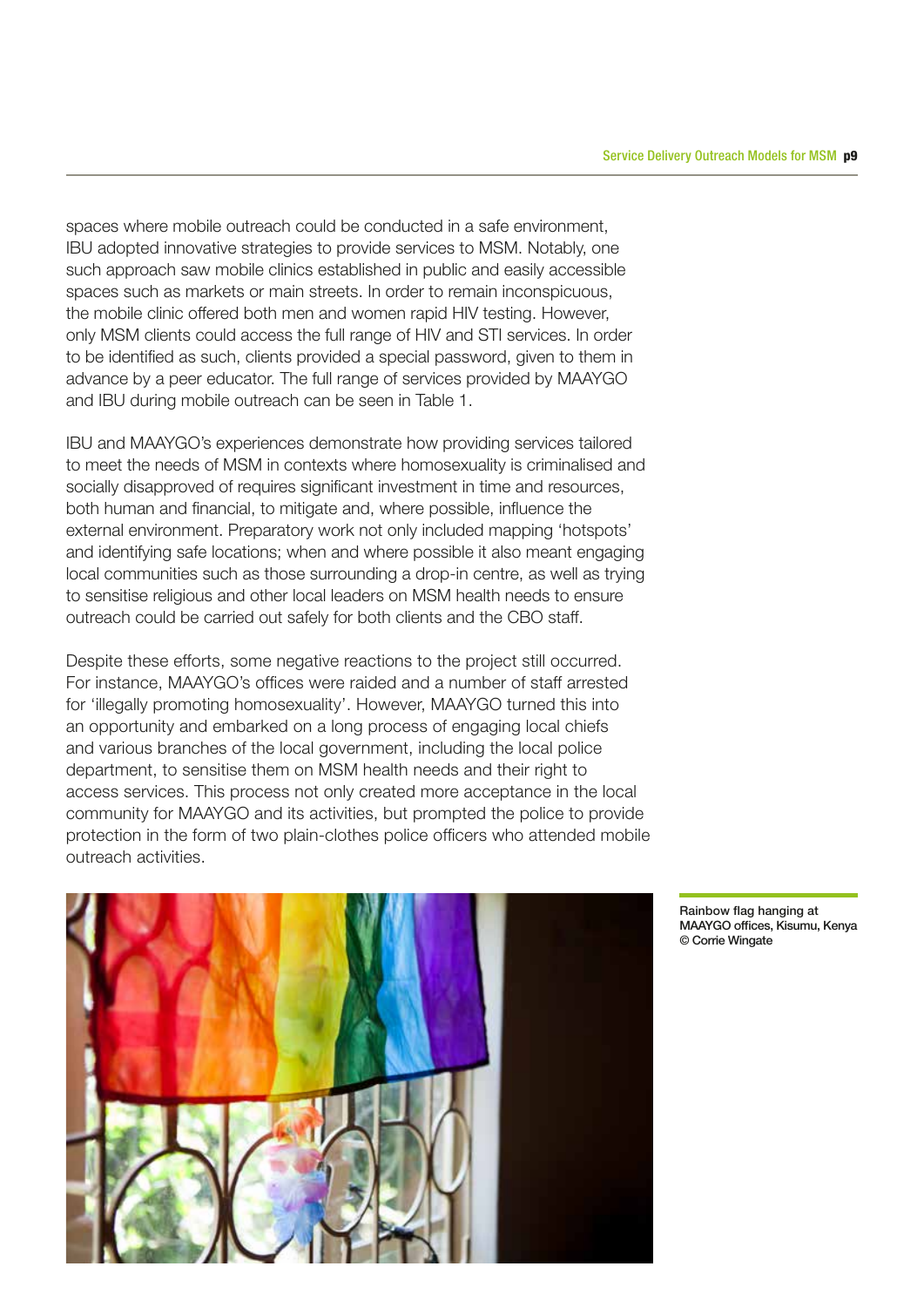### Critical elements of both outreach models

The process of setting up these services has been iterative and a learning journey for both organisations. Despite their different contexts and experiences, a number of critical elements will be relevant to others attempting a similar approach.

Services by MSM for MSM: This is the most important element of both outreach models. In contexts where being identified as MSM can mean being arrested, a model that offers basic packages of HIV and sexual health services for MSM must be one that an MSM can trust. Empowering MSMled organisations is a key feature of the model as MSM cannot and should not simply be recipients of care but agents of care: meaningfully involved in identifying, reaching, linking and ensuring other MSM can access and take up services. Ultimately, involving communities in the delivery of services to communities translates into ownership and empowerment. In this sense, MSM organisations that provide services for MSM have a distinct advantage, as they are trusted in a way that can't be replicated by organisations that are not part of the MSM community.

**Peer educators:** Within a framework of services-by-MSM-for-MSM, peer education becomes a critical element as the MSM peer is the first recipient of the MSM client's trust. In such a model, the peer educator network is vital to improving access to services, and the rapidity by which a network grows and expands becomes a measure of the peer educators' success in mobilising people. Outreach targeting MSM is successful when peer educators are 'on the ground', physically moving around town to promote outreach in bars, clubs and other venues as well as reaching people through social media.

Sensitising healthcare workers: For the outreach model to be successful, the trust that a client grants to an MSM organisation needs to be extended to the clinicians involved in the provision of care. For this to happen, and in order to confidently refer MSM to the health clinics, both organisations successfully engaged healthcare workers in a series of training sessions to increase their understanding of the specific needs of MSM. In this sense, the training sessions were critical in ensuring both the provision of safe and non-discriminatory services as well as the intervention's sustainability. As confirmed by the participants themselves, the training activities, conducted both by CBO staff and in partnership with the Health4Men Initiative, have helped expand the health workers' knowledge of gender and sexuality, providing them with new skills on how to assist MSM clients accessing clinics.

"At the beginning it was difficult for MSM to come to the hospital. Now MSM in the community know that we have been sensitised, trained and they don't fear us"

*A healthcare worker in Kisumu*

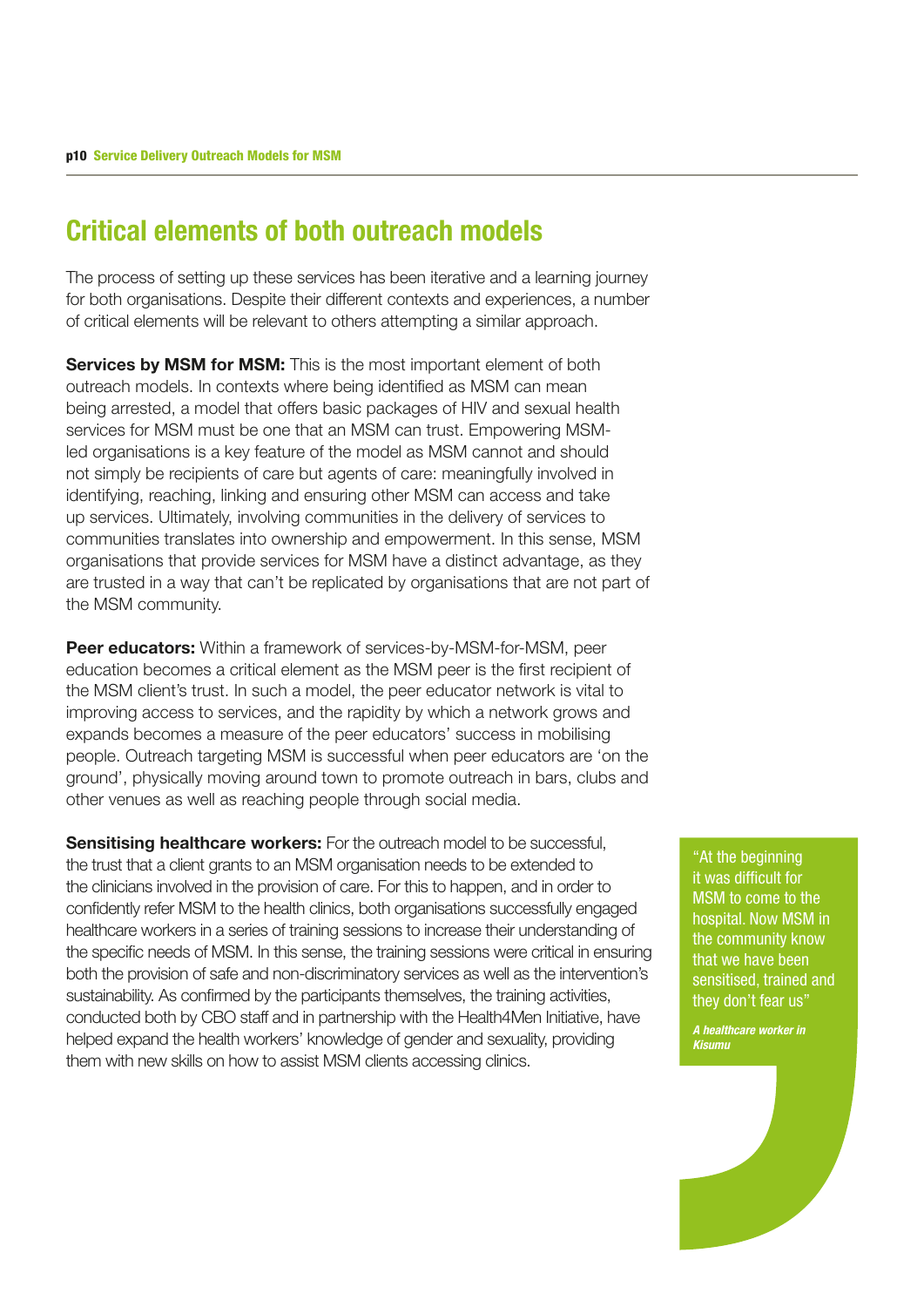**Establishing partnerships:** Both organisations were able to develop successful formal and informal partnerships with public clinics and other large providers of sexual health services (such as Liverpool Voluntary Counselling and Testing in Kisumu and the Aids Support Organisation in Uganda). Partnerships between CBOs and clinical service providers are mutually beneficial. Clinical providers gain access to groups of MSM that they wouldn't have known how to reach before, while the CBOs are able to provide MSM with clinical services and extend the geographical reach of their own services as a result of community health system collaboration. These partnerships also help make the models more sustainable as they provide scope to deliver comprehensive care packages through role sharing. In Uganda, the partnership with MARPI, which is in turn supported by the Ministry of Health, gave IBU some protection under which they could continue their work with MSM groups, using the argument that all Ugandans are entitled to healthcare, even in the aftermath of the Anti-Homosexuality Act.

Influencing and responding to the external environment: Time and effort was spent by both organisations in influencing the external environment so that communities and institutions would better understand and support outreach activities rather than hinder them. Interventions of this type – such as the sensitisation of local and religious leaders and training activities with other key community stakeholders, police chiefs and healthcare providers – have been pivotal to avoid security incidents. In light of the dangers and threats associated with a hostile environment, alongside community sensitisation and training, IBU and MAAYGO developed security plans that increased their safety where they worked and enabled them to both mitigate, and quickly respond to, security threats.

**Offline and online social networks:** Connected to the trusted relationship developed through peers, another fundamental aspect of both models, especially visible in the drop-in centres, is the social, somehow informal, context in which activities normally take place. Far from resembling a clinical environment, the set-up of both models can at times resemble a social gathering. The social dimension of the models contributes to the success of the outreach activities, while keeping the models open to change, to new ideas and propositions. For instance, both IBU and MAAYGO's drop-in centres provide a clear social function for the local MSM community as they have become friendly and safe spaces where MSM can freely express themselves, meet peers and make friends. Moreover, and in response to specific requests from attendees, both organisations have begun offering additional services such as internet access, recreational activities or the possibility of being temporarily hosted at the centre.

 "The communities don't know about it… so most of these things happen under the carpet, their families don't know…I think it's a process, it's not something that will be accepted overnight, and it will take time for everybody to accept it."

*A health worker on carrying out the outreach outside bars* 



MAAYGO is a place of hospitality where I feel at home. It's not only a place where I come to get condoms and lubricants, but for me MAAYGO is like my family, my second family

#### *A MSM client of the drop-in centre*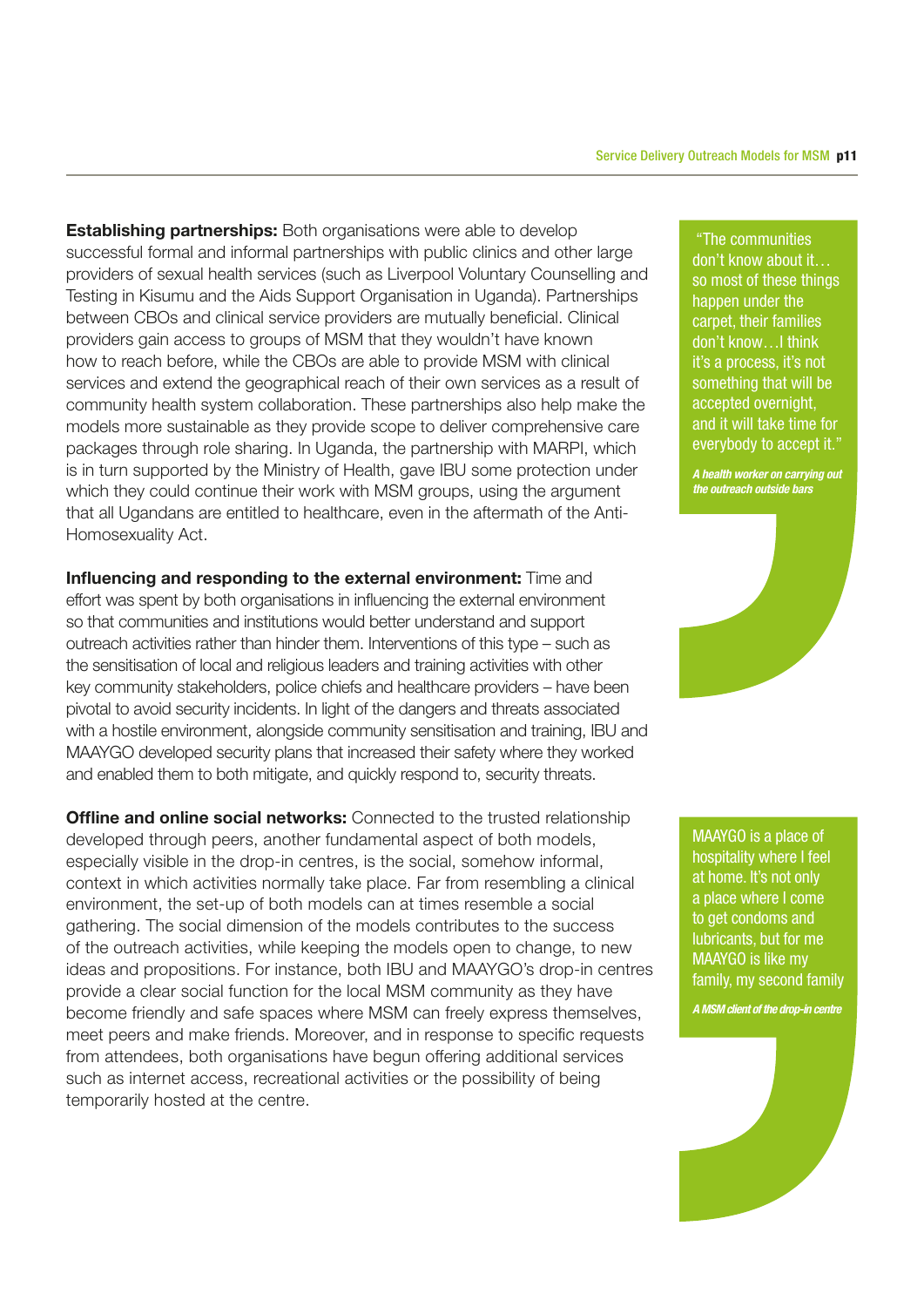### **Results**

The SHARP programme was hugely successful in meeting its objective to increase access to, and uptake of, better quality HIV and health services by MSM in the region. It exceeded its original target (to reach 8,280 MSM with at least two elements of the minimum package), reaching more than 14,900 MSM in total.

### Tabel 2

| <b>COUNTRY</b> | <b>CBO</b>    | <b>PLANNED</b><br><b>TARGET</b> | <b>ACTUAL</b><br><b>CUMULATIVE REACH</b> |       |       |
|----------------|---------------|---------------------------------|------------------------------------------|-------|-------|
|                |               |                                 | 2013                                     | 2014  | 2015  |
| <b>UGANDA</b>  | <b>IBU</b>    | 1000                            | 317                                      | 1.395 | 2.770 |
| <b>KENYA</b>   | <b>MAAYGO</b> | 1000                            | 324                                      | 2,168 | 3,161 |

### Lessons learned

As expected, the implementation of two innovative outreach models designed to benefit MSM in contexts where homosexuality is criminalised presented many opportunities to understand what works and what doesn't. It also provided a chance to reflect on the role that MSM-led CBOs can, and should have, in the provision of integrated SRHR and HIV services within the communities they are a part of.

The main lessons learned, which could be useful for other organisations intending to implement an outreach programme for MSM in similar contexts, are outlined below.

### Trust is a critical element

From the start of the programme, the challenges associated with promoting and providing MSM with sexual health services in Kenya and Uganda required MAAYGO and IBU to design and implement strategies capable of reaching MSM using non-traditional channels of information and sources of support. This meant reaching beneficiaries through multiple methods, catering for different MSM identities and using new tools and technologies to reach as many people as possible. As explored above, at the core of the majority of these different models exists what could be described as an exchange of trust between the many stakeholders involved in the outreach interventions. The presence and, at time, the absence of trust shaped the way the two outreach models functioned and, ultimately, determined their reach. For instance, when trust was missing, it had to be built, and this meant engaging in lengthy processes of 'fraternisation', of 'becoming better acquainted', of 'exchanging the lack of knowledge with first hand experience'. In this way, trust like a currency, moved from the MSM groups to the MSM peer educator, and from the MSM CBOs to the clinical service providers and back, enabling personal relationships to grow, partnerships to start and outreach to finally take place.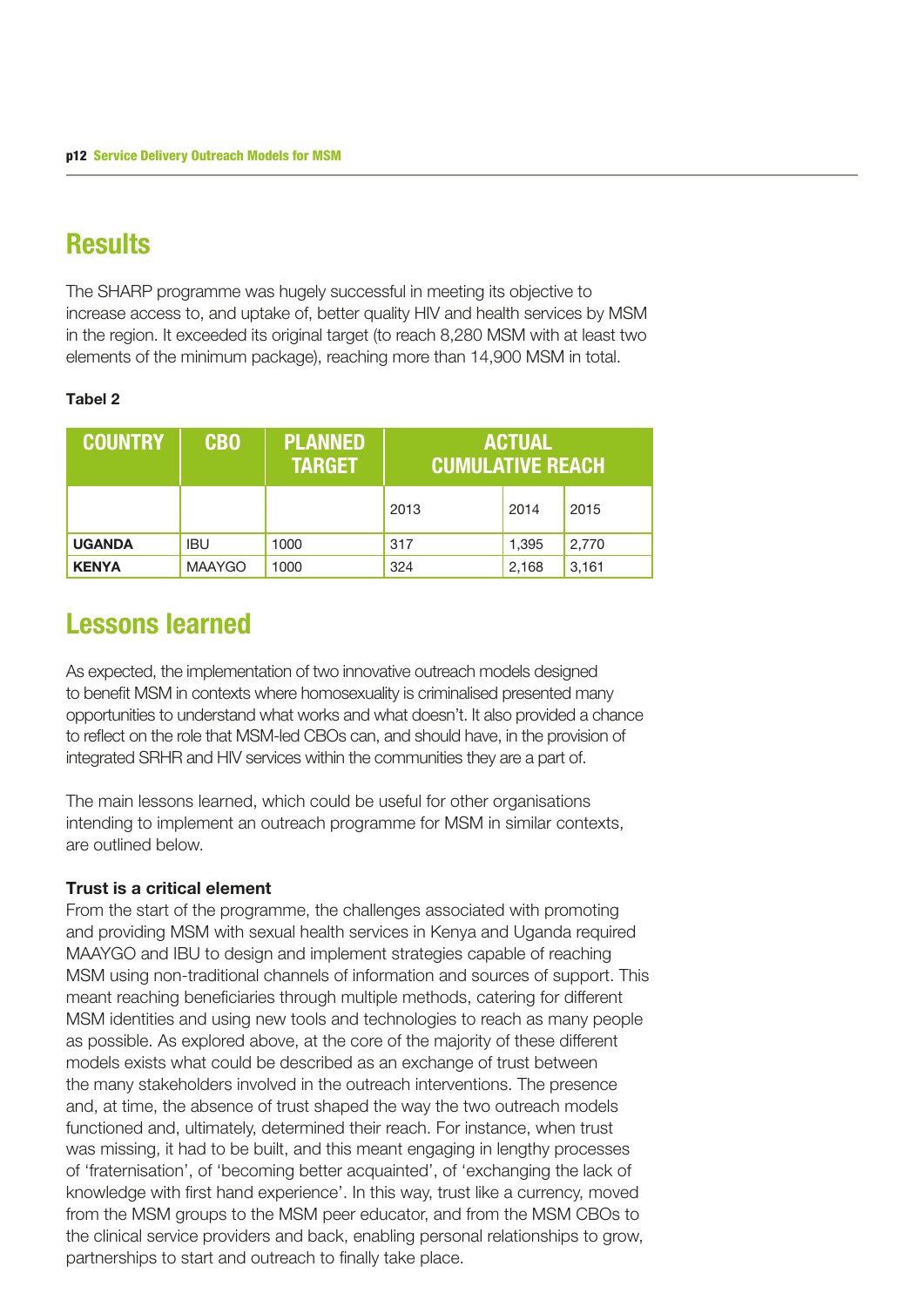#### The pivotal role of peer educators

As described above, peer educators were critical enablers of both outreach models, functioning as gateways to the various services provided by the programme. However, mainly due to financial constraints, IBU and MAAYGO were unable to employ their peer educators, and they worked as volunteers instead, only receiving stipends and/or reimbursements for expenses incurred when mobilising peers. The practice of relying on volunteer work, albeit at times necessary, sometimes proved problematic as peer educators, driven by an understandable need to earn a living, were unable to provide consistent commitment to the programme. Peer educators change frequently, forcing the two CBOs to spend additional time and financial resources in training new educators. Ideally, and acknowledging the centrality of mobilisation done through peers, programmes trying to reach MSM in similar contexts should find ways to compensate peer educators for their work.

The programme could have been more successful in engaging MSM over 30-years-old. This is possibly linked to the age of most peer educators, who were between 18 and 30, and who subsequently have relatively 'young' social networks. Future programmes should try to recruit peer educators of various



Caption: Moonlight outreach clinic in Kisumu nightclub district, run by MAAYGO twice a month for MSM to access condoms, lubes, testing, services etc. MAAYGO, Kisumu, Kenya © Corrie Wingate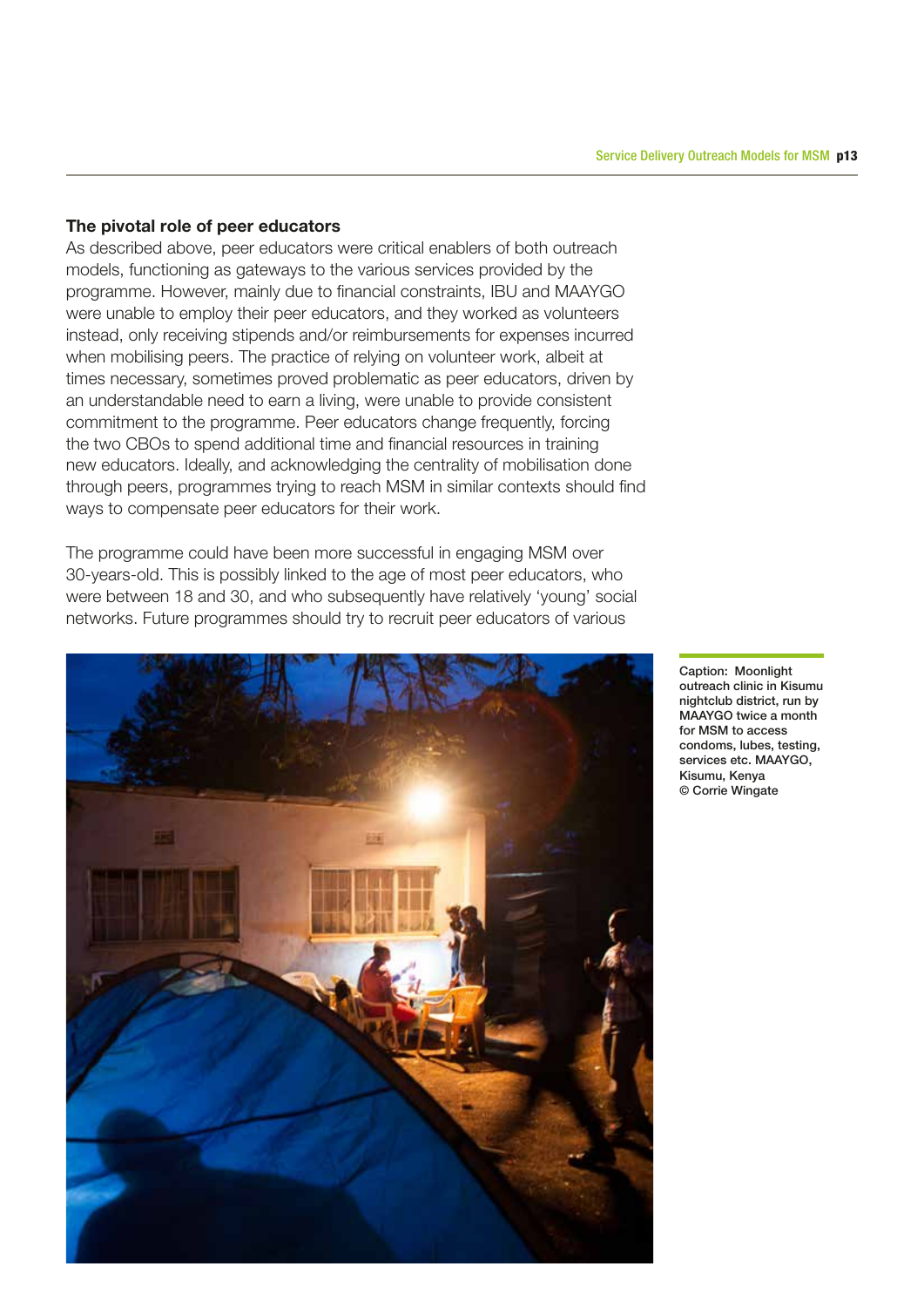age groups, with identities as diverse as possible, so as to maximise the reach of the interventions.

#### Importance of preparedness and contingency planning

Aware of the attitudes of the general population towards homosexuality in both Kenya and Uganda (and within the specific communities where they operate), the programme partners took various steps to ensure the safety and security of those involved in the outreach models. Some of the arrangements included the development of best and worst case scenario theories of changes before the programme started; conducting security assessments of all programme partners; and instituting a multidisciplinary rapid response team to provide advice following the onset of a crisis. Taking these measures ahead of programme implementation proved successful, because they allowed the programme to have the flexibility it needed to adapt to an environment that could, and did, rapidly change.

When programme implementation started, the social and political environment shaped the outreach models – in certain instances requiring outreach activities to be conducted in a non-visible manner or disguised in ways that wouldn't raise suspicions. During the programme, both CBOs had to temporarily stop their activities or relocate, as seen in the case of MAAYGO.

Similarly, in February 2014, when Uganda enacted the Anti-Homosexuality Act (AHA), IBU had to stop all outreach activities for several weeks as the safety and security of the staff and of the outreach clients could not be guaranteed. Soon afterwards, IBU was supported in revising its service delivery approach to prioritise the safety and wellbeing of all those already benefitting from their services, as well as the security of the partner organisations, and outreach activities were successfully resumed.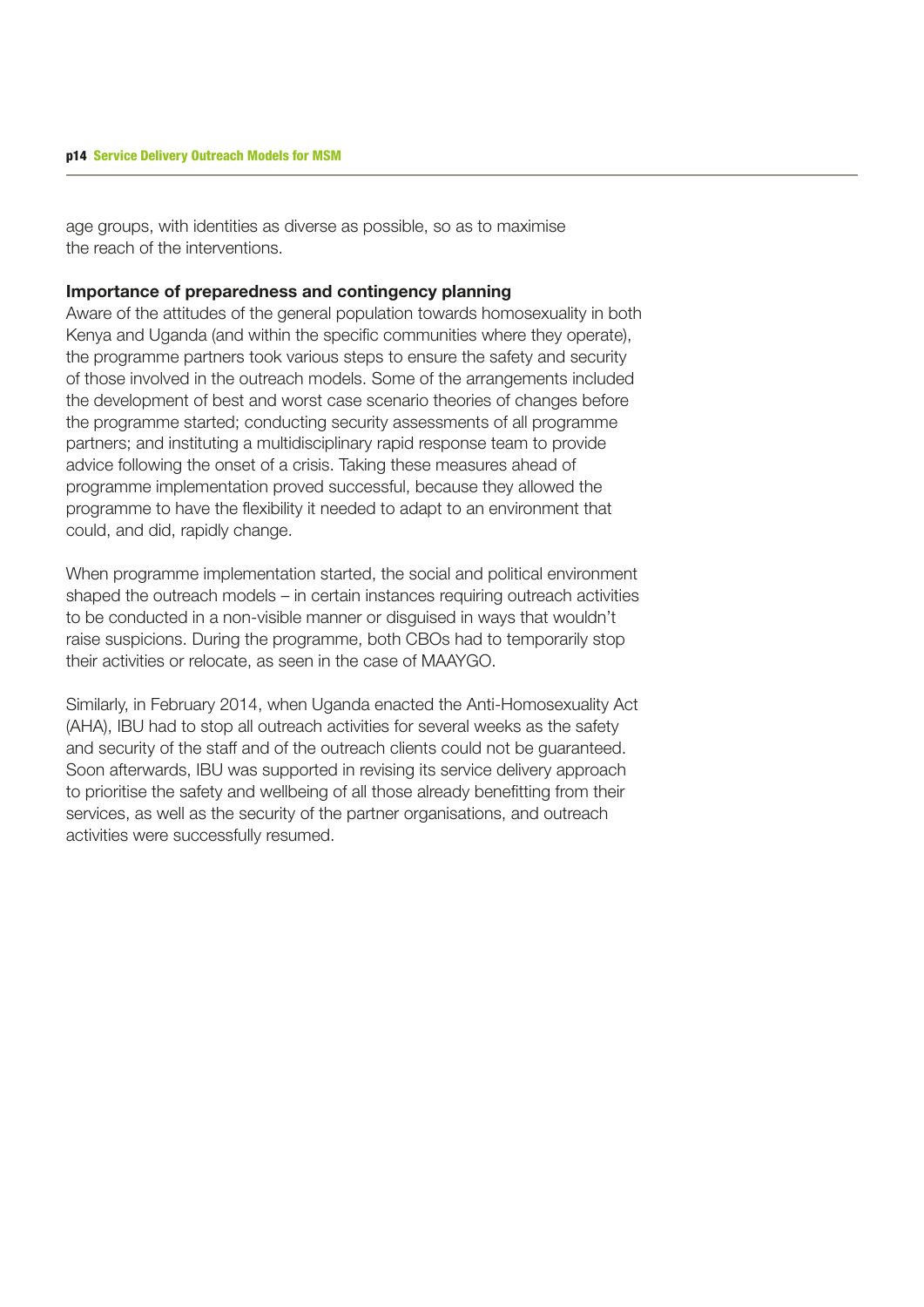## **References**

- Ayala, G., et al., Engaging with Men who have Sex with Men in the Clinical Setting: a primer for physicians, nurses and other health care providers, Global Forum on MSM & HIV, 2011.
- Beyrer, C., The Global HIV Epidemics among Men Who Have Sex With Men: Epidemiology, Prevention, Access to Care and Human Rights, World Bank Publications, 2011
- Bourne, A., Fearon, E., Nutland, W., Mapping and appraisal of HIV prevention intervention and care interventions for men who have sex with men (MSM) in Kenya, Tanzania, Uganda & Zimbabwe: A report of the SHARP programme. London: Sigma Research, London School of Hygiene and Tropical Medicine.
- Geibel, S., et al., 'Are you on the market?': a capture-recapture enumeration of men who sell sex to men in and around Mombasa, Kenya. AIDS, 2007. 21(10): p. 1349-54.
- Geibel, S., Same-sex sexual behavior of men in Kenya: Implications for HIV prevention, programs, and policy, Facts Views Vis Obgyn. 2012; 4(4): 285–294.
- Global Forum on MSM & HIV, Social discrimination against men who have sex with men: Implications for policy and programs. 2010
- Hladik, W., et al., HIV infection among men who have sex with men in Kampala, Uganda--a respondent driven sampling survey. PLoS One, 2012. 7(5): p. e38143
- Kimanga, Do et al., Prevalence and incidence of HIV infection, trends, and risk factors among persons aged 15-64 years in Kenya: results from a nationally representative study, J. Acquir. Immune Defic. Syndr., online edition.
- Mayer, K.,H., et al., Comprehensive clinical care for men who have sex with men: an integrated approach, the Lancet, 2012, 380:378-87
- Penal Code of Kenya, Revised Edition 2012 [2010], section 162
- Sanders, E.J., et al., HIV-1 infection in high risk men who have sex with men in Mombasa, Kenya. AIDS, 2007. 21(18): p. 2513-20.
- Singh, K., et al., A venue-based approach to reaching MSM, IDUs and the general population with VCT: a three study site in Kenya. AIDS Behav, 2012. 16(4): p. 818-28.
- The Uganda National HIV AIDS Strategic Plan 2015/2016 2019/2020, Uganda Aids Commission, April 2015.
- The Uganda Penal Code Act of 1950 (Chapter 120) (as amended) 166 Section 145. Unnatural offences.
- Van der Elst, E.M., et al., Is audio computer-assisted self-interview (ACASI) useful in risk behaviour assessment of female and male sex workers, Mombasa, Kenya? PLoS One, 2009. 4(5): p. e5340.